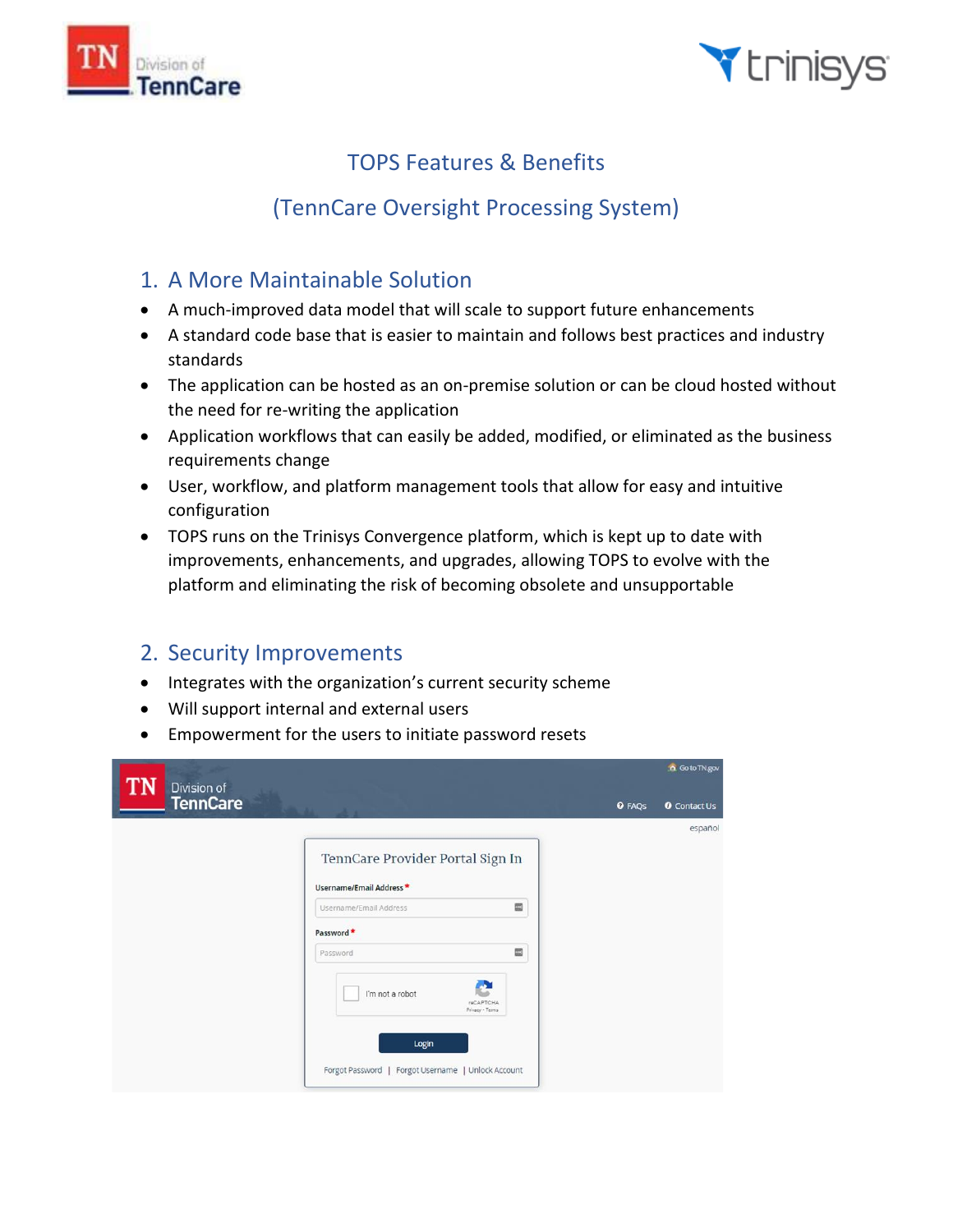



- Leverages the Convergence platform's built-in security features
- New role management allows easy configuration of the actions and access users should have rights to

#### 3. Better User Experience

- Web pages are built using much more modern conventions
- Far less clutter on the user pages creates an intuitive experience
- New automation features that improve workflow and create greater efficiency
- New inline features reduce complexity and steps for all tasks
- Intelligent web page controls allow for better data validation and accuracy
- New notification system that allows for easy subscription to notifications and notification configuration



- New workflow and transition language that is more intuitive for the user
- New watch list functionality allows users to control a custom list of work items that need special priority; users can also add work items to other user's watch lists

| ľN<br>Division of                       |                                                                                        | $\overline{2}$<br>12                  | MCC Coordinator - Amerigroup $\bigoplus$ Settings | □ Logout                                               |
|-----------------------------------------|----------------------------------------------------------------------------------------|---------------------------------------|---------------------------------------------------|--------------------------------------------------------|
| <b>TennCare</b><br>FAQ 7<br>Dashboard 6 | + New Deliverable                                                                      |                                       | Search<br>8                                       |                                                        |
| Watch List                              | Watch List 10                                                                          |                                       |                                                   | Q                                                      |
| Deliverables                            | Show $10$ $\blacktriangledown$ items                                                   |                                       | Filter:                                           |                                                        |
| CAPs                                    | <b>ID</b><br># Title<br><b>Status</b>                                                  | <b>Created Date</b>                   | <b>Created By</b>                                 |                                                        |
|                                         |                                                                                        | No items to display                   |                                                   |                                                        |
| 9<br><b>RFIs</b>                        | Showing 0 to 0 of 0 entries                                                            |                                       | 44                                                | b<br>$\rightarrow$<br>r                                |
| ORRs                                    | <b>Deliverables</b>                                                                    |                                       |                                                   |                                                        |
| Extensions                              | Show $10 \times$ items                                                                 |                                       | Filter:                                           |                                                        |
| <b>Sanction Letters</b>                 | Title<br>ID                                                                            | <b>Submit Date</b><br><b>Due Date</b> | MCC<br><b>Status</b>                              | <b>Extension</b>                                       |
|                                         | A.2.30.8.11 - Annual Behavioral Health Service<br>Matrix Report<br>DELIV <sub>32</sub> | 04/20/2020<br>01/01/2020 04:00 PM     | Awaiting TennCare<br>Review                       | TennCare<br>Select                                     |
| Rescissions                             | A.2.30.8.11 - Annual Behavioral Health Service<br>Matrix Report<br>DELIV_30            | 01/01/2021 04:00 PM                   | Extension<br>Requested                            | EXT_30-<br>TennCare<br>Select                          |
|                                         | A.2.30.8.11 - Annual Behavioral Health Service<br>DELIV <sub>22</sub><br>Matrix Report | 01/01/2021 04:00 PM                   | Extension<br>Requested                            | $\frac{[X]}{23}$ <sup>-22-</sup><br>TennCare<br>Select |
|                                         | A.2.30.8.11 - Annual Behavioral Health Service<br><b>DELIV 21</b><br>Matrix Report     | 01/01/2021 04:00 PM                   | Deliverable Created                               | TennCare<br>Select                                     |
|                                         | Showing 1 to 4 of 4 entries                                                            |                                       |                                                   | $\mathbb{H}$                                           |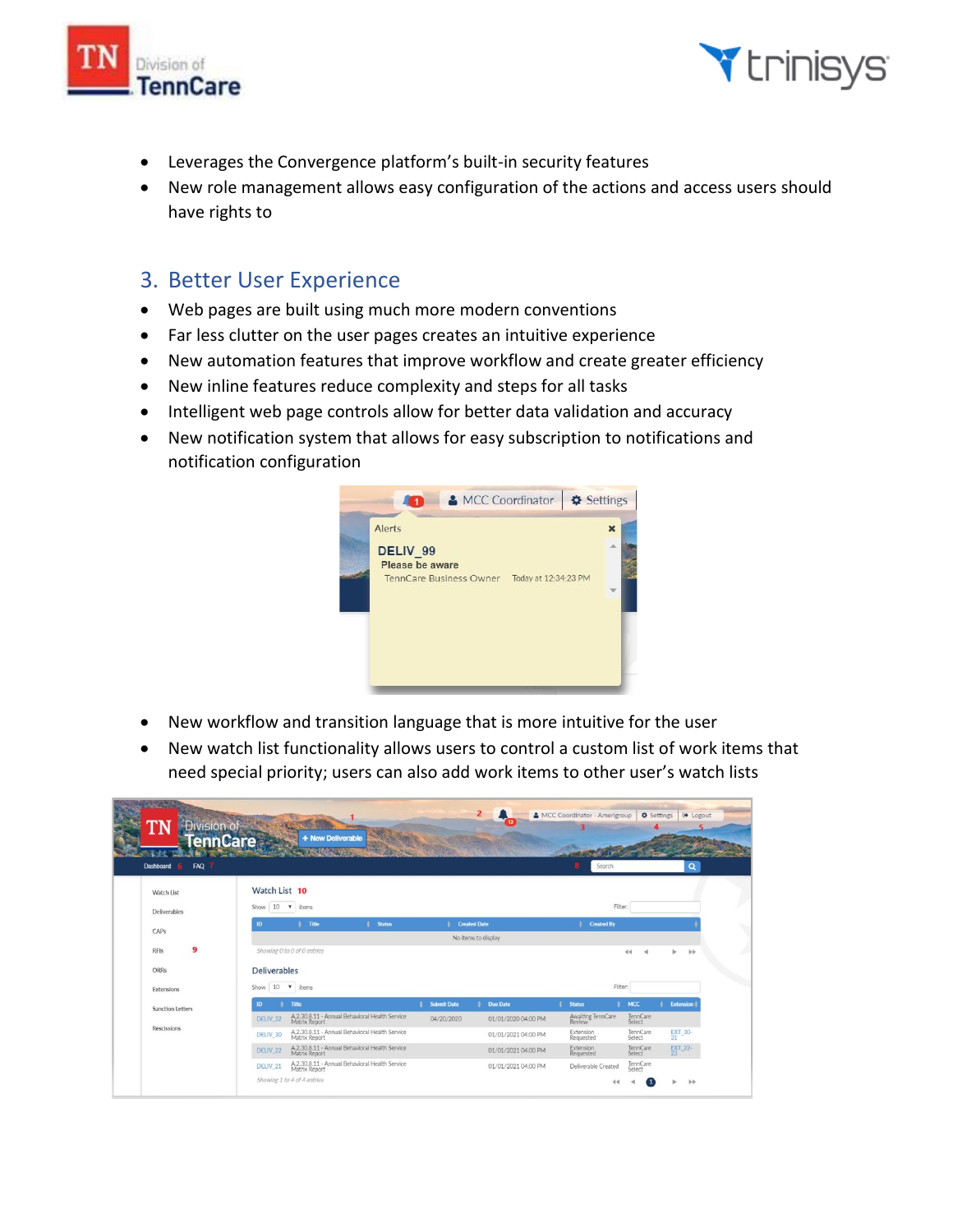



- Improved page navigation that allows users to quickly move through large amounts of data
- New search filters that can be used at the site, page, or work item level

| TN                          | Division of          |                                                                                     |                | 489                                | MCC Coordinator | <b>O</b> Settings<br><b>D</b> Logout |  |
|-----------------------------|----------------------|-------------------------------------------------------------------------------------|----------------|------------------------------------|-----------------|--------------------------------------|--|
| <b>BACK AND ARRANGEMENT</b> | <b>TennCare</b>      | + New Deliverable<br><b>RANGA CARTS</b>                                             |                |                                    |                 |                                      |  |
| Dashboard<br><b>FAQ</b>     |                      |                                                                                     |                |                                    | search          | Q                                    |  |
|                             | Search               |                                                                                     |                |                                    |                 | $\boxed{\mathbf{X}}$                 |  |
| Watch List                  |                      |                                                                                     |                |                                    |                 |                                      |  |
| <b>Deliverables</b>         | Search Type:         | Work Item $\mathbf{v}$ Q                                                            |                |                                    |                 |                                      |  |
| CAPs                        | Work Item            |                                                                                     |                |                                    |                 | <i>irdinator</i>                     |  |
| RFIs                        | Work Item ID         | 2695                                                                                | Active         | C Active C Inactive C All          |                 | <i><b>rdinator</b></i>               |  |
| ORRS                        | Keyword              | search                                                                              | Match          | Exact Match V                      |                 | rdinator                             |  |
| Extensions                  | Attachment Name      | Attachment Name (i.e. ATTACH:Attachment Name)                                       | Note Contents  | Note Contents (i.e. NOTE:Note Cont |                 | indinator                            |  |
| <b>Sanction Letters</b>     | Original Review Date | to.                                                                                 | NEMT Complaint |                                    |                 | rdinator                             |  |
|                             |                      | $\mathbb{R}$<br>$\overline{\phantom{a}}$<br>$\frac{1}{2}$<br>$J_{\rm m}/J_{\rm mm}$ |                |                                    |                 | User                                 |  |
| Rescissions                 | <b>Search</b>        | <b>Clear Search</b>                                                                 |                |                                    |                 | rdinator                             |  |
|                             | 10 V items<br>Show   |                                                                                     |                |                                    | Filter:         | irdinator                            |  |

- New compact tracking information and user tools that save page real estate and are easy to use
- New interface for attaching files to work items that enhances the organization of large numbers of file attachments

### 4. New Automation Features

- New built-in scheduling system for Ongoing ORRs with the capability to extend to other work items and offer automated routines that might be needed elsewhere in the system
- New 'late checks' that check work item due dates and automatically initiate sanctions
- New data-driven capability that automates the business reviewer assignment for a work item
- New automatic rerouting of extension requests based on certain date-driven rules
- New automation rules for letter generation
- New automated rules-driven work item closure
- New batch processing system for FCR finance work items
	- o Does the preparation work that was formerly a very time-consuming manual process
	- $\circ$  Allows finance users the flexibility to add or remove finance records from a batch, access the essential information needed to perform a thorough review, and quickly export a file to forward for FCR processing
- Routine deliverables that meet certain criteria can automatically be added to a queue for further processing
	- $\circ$  The user can easily add the necessary file attachments and transition them to review without the need to first complete all of the prerequisite information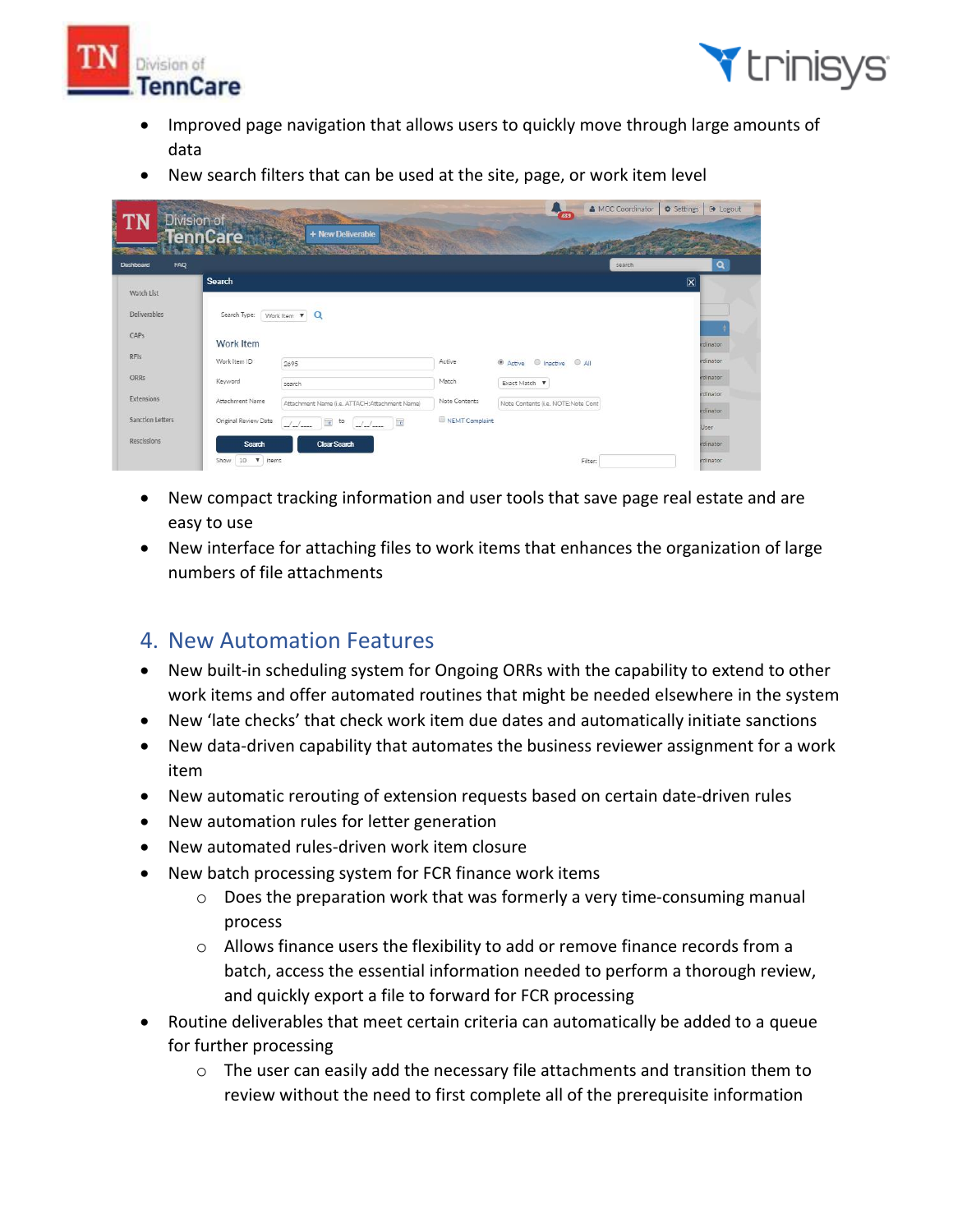



- TOPS has the capability to leverage an API connection to the legacy system in order to archive every non-active legacy record, without the need to conform to the legacy database
- A new search feature allows users to reference legacy report names and receive legacy information without the need to interface with the old system

|--|

Please enter mcc and either workitem or title before searching.

| Archive                   |                                                                       |              |                                  |                          |  |
|---------------------------|-----------------------------------------------------------------------|--------------|----------------------------------|--------------------------|--|
| Report                    | Active Document Items Owned by MCOs - View Only ▼                     |              |                                  |                          |  |
| MCC <sup>*</sup>          | AmeriGroup East - OCCP                                                | MCC<br>Group |                                  |                          |  |
| Work Item ID *            | Workitem ID (i.e. 6120 or DELIV_6120)<br>$\left  \frac{A}{m} \right $ |              | Title (i.e. My Quarterly Report) |                          |  |
| Last State Change<br>Date | $\overline{\phantom{a}}$                                              | Match        | Date<br>Exact Match<br>v<br>Type | Last State Change Date ▼ |  |
| Search                    | <b>Clear Search</b>                                                   |              |                                  |                          |  |

- Archive data is populated in a special repository in the TOPS system, which protects the legacy data in the event the legacy system is ever taken offline
- Archive data from the legacy system is protected by role enforcement so that users can only access legacy data if they are authorized to do so
- TOPS will fully support 'in flight' legacy work items through all the new workflows

### 6. Room to Grow

- TOPS has been developed using best practices and an eye to the future. The new data model will support new development features, such as the collection of contract deliverable details. This could possibly replace the need to attach all essential contract compliance details in a file by allowing the user to input this data directly into the system. This added benefit could also open opportunities for analytic reporting of data that is currently bound in file attachments.
- TOPS can easily scale to onboard additional managed care contractors and additional new contracts
- The Trinisys Convergence platform that TOPS runs on is fully capable of providing additional resources to run TOPS as the application takes on more capacity
- Additional functionality is planned after the first release. New features may expand beyond the following list: